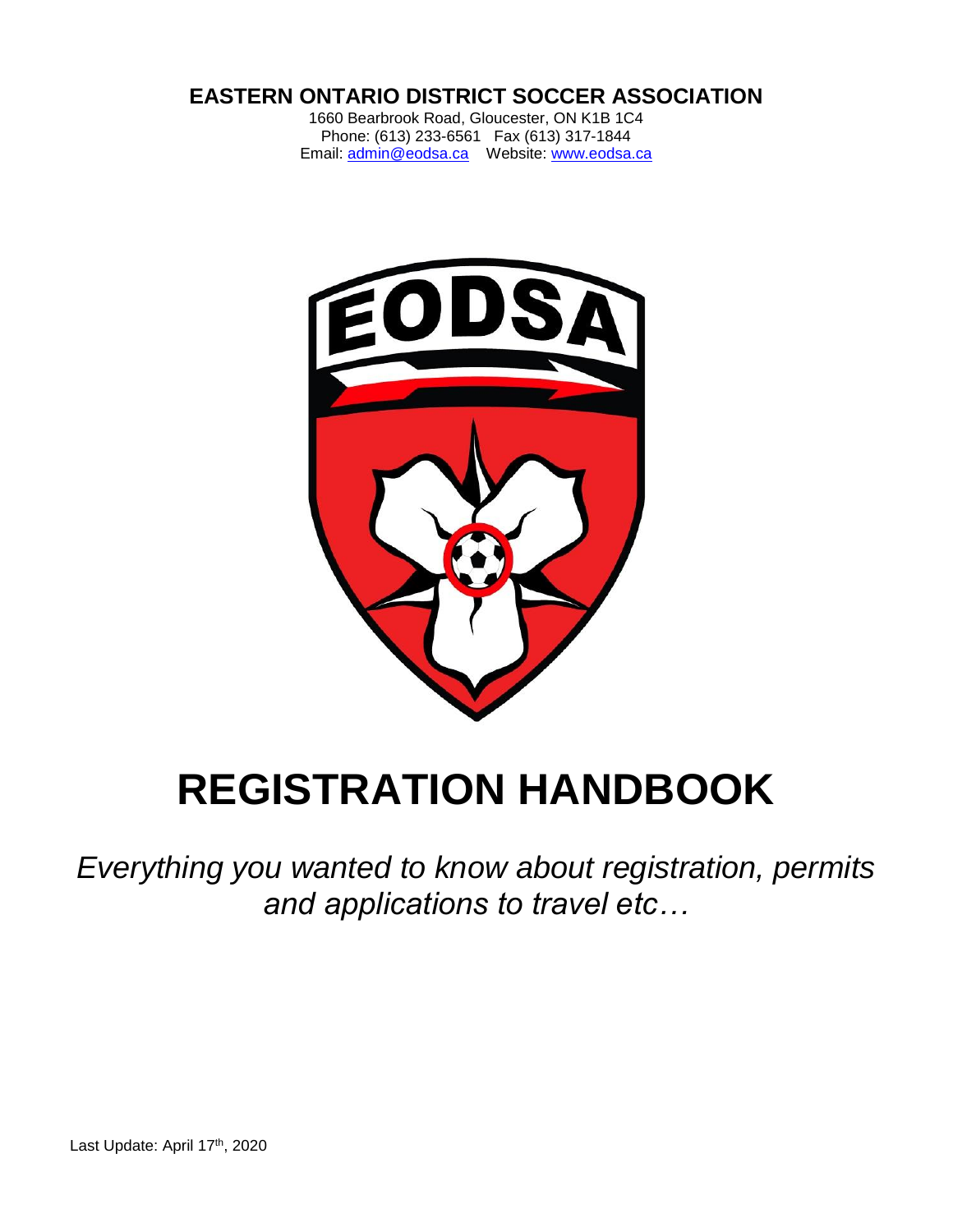# **Table of Contents**

| <b>INTRODUCTION</b>                                     | 3               |
|---------------------------------------------------------|-----------------|
| <b>1. REGISTRATION POLICIES</b>                         | 3               |
| 2. REGISTRATION PROCEDURES                              | 7               |
| 3. DE-REGISTRATION                                      | 7               |
| 4. PERMITS                                              | 8               |
| <b>5. PLAYER TRANSFERS</b>                              | 9               |
| <b>6. APPLICATIONS TO TRAVEL</b>                        | 11              |
| 7. EXHIBITION GAMES, TOURNAMENTS AND FESTIVALS          | 12 <sup>2</sup> |
| 8. REINSTATEMENT AS AN AMATEUR PLAYER                   | 12 <sup>2</sup> |
| 9. DEADLINES                                            | 12              |
| 10. GUIDELINES ON THE KEEPING OF RECORDS                | 13              |
| 11. INSURANCE                                           | 13              |
| 12. MISCELLANEOUS                                       | 15 <sub>1</sub> |
| 13. INDEX OF FORMS/MANUALS (available but not included) | 15              |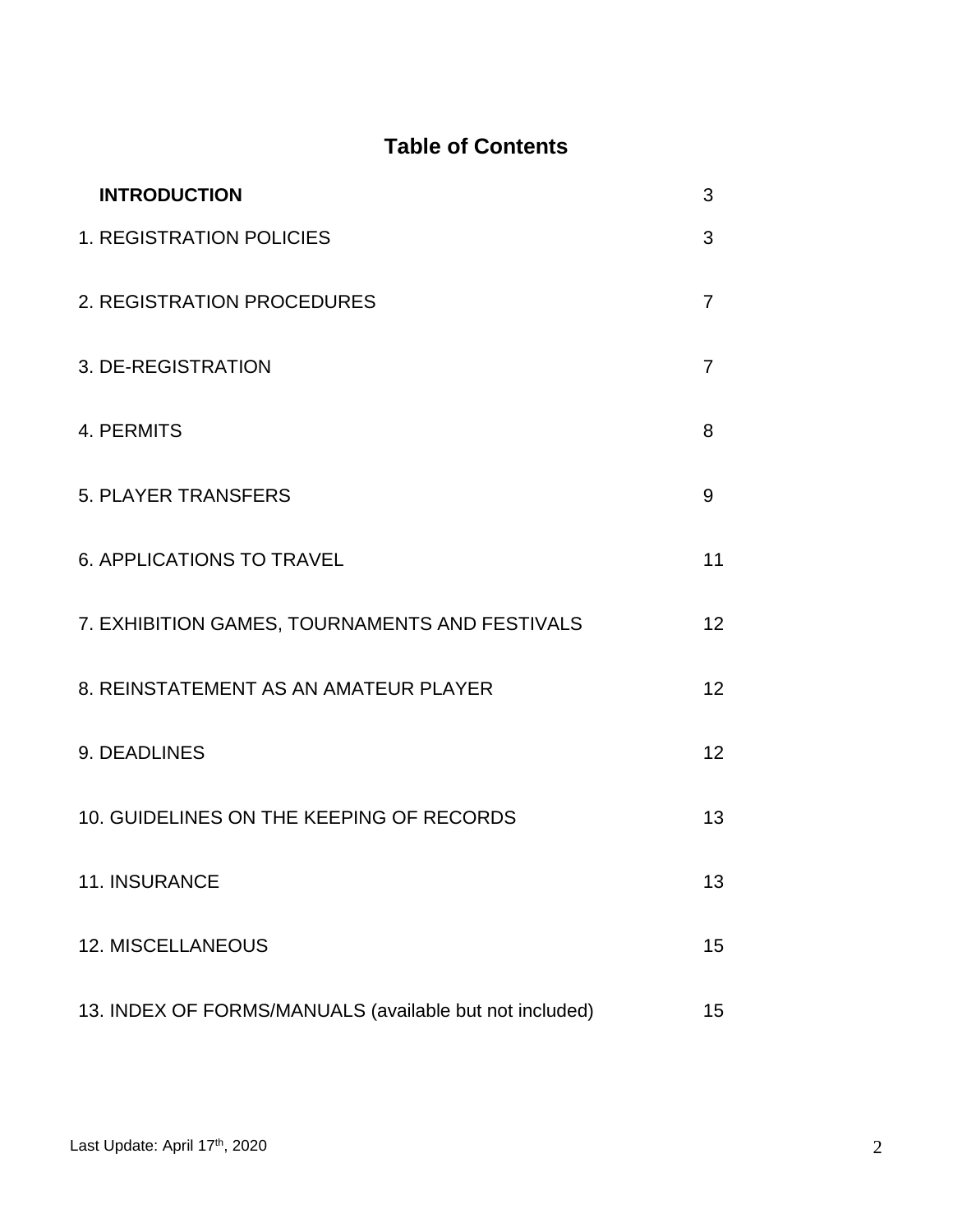# **INTRODUCTION**

This Handbook is to serve as a quick guide for the most common areas you are responsible for as a Club administrator. It does not provide full details of the procedures. For items not covered and for further details in certain areas, please consult the below resources:

- a) EODSA website: [http://www.eodsa.ca](http://www.eodsa.ca/)
- b) Ontario Soccer Published Rules are available on the Ontario Soccer website: <https://www.ontariosoccer.net/governing-documents>

If you require further assistance, please contact the EODSA office.

Please note; most forms referred to in the text (they are underlined) can be accessed on the EODSA website under the "Forms" tab on the Home Page.

# **1. REGISTRATION POLICIES**

- 1.1 Each Club must elect/appoint a Club Registrar. The Club Registrar will be the ONLY contact with the District Registrar for the purpose of registering all Administrators, Coaches and Players from his/her club.
- 1.2 Failure to appoint a Club Registrar will result in the failure of the Club's Registration being processed. The Club Registrar will have access to Ontario Soccer's Registration Database. Please contact the District Office for more information regarding the Registration Database and process.
- 1.3 Every person involved in any soccer activity must register with ONTARIO SOCCER through the Eastern Ontario District Soccer Association (E.O.D.S.A.). This includes Administrators and Coaches as well as Competitive and Recreational Players (including Club League Players). Please note that Administrators include Club Board Members, Team Officials (excluding coaches) and all club and team personnel. This applies to the indoor season as well as the outdoor season. Everyone must be registered **before** they participate in any soccer activity in order for ONTARIO SOCCER insurance to be effective.

A Player is registered only after his/her Indoor/Outdoor registration has been processed by the ONTARIO SOCCER database and has been assigned an "Effective Date of Registration". The effective date of registration for is the day the registration data is entered in the ONTARIO SOCCER computerized database system. In addition, players and team officials shall be issued an "ONTARIO SOCCER Identification Card". This ID Card is required at every game.

The only exceptions are:

- a) Local League (House league) games, if the Club has waived the requirement.
- b) Grassroots (U9-U12) Development League games.
- c) Grassroots Festival games if Festival has waived the requirement.

Please note that the player is considered to be registered but not eligible to play unless he/she is able to present a valid ID Card when requested.

Until a registration has been approved in the ONTARIO SOCCER Registration database, the Registrant is not eligible to play in any sanctioned soccer game.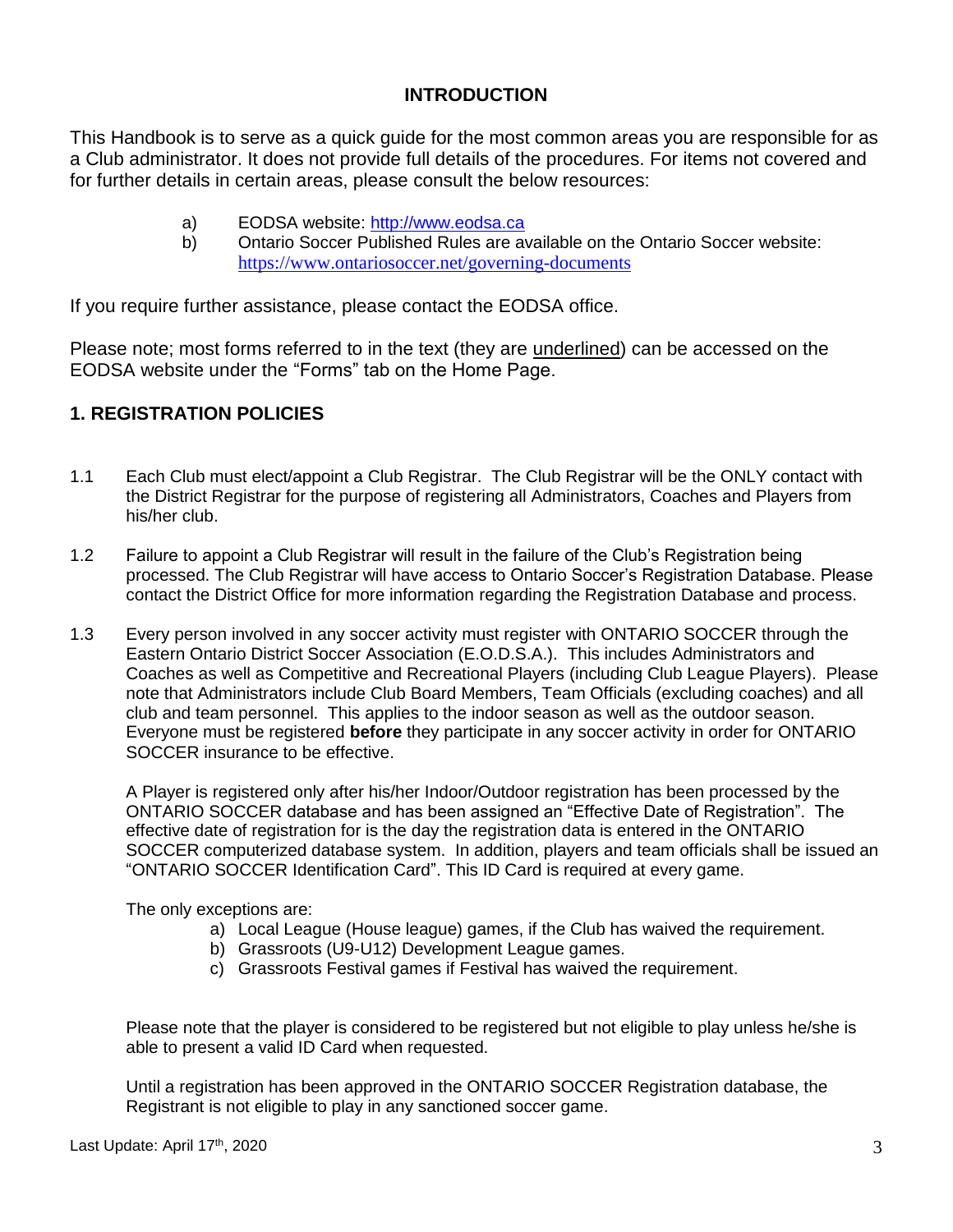- 1.4 Failure to register can be subject to discipline action.
- 1.5 All clubs are responsible for registering their Club Officials, Team Officials, and Player in the ONTARIO SOCCER Registration Database and must complete a registration Form and Ontario Soccer Waiver: **[Ontario Soccer Registration Form \(word\)](https://cdn2.sportngin.com/attachments/document/0119/8043/ONTARIOSOCCER_-_Registration_Form__Player_Team_Official_Administrator_Volunteer_.docx) [Ontario Soccer Participant's Agreement -](https://cdn2.sportngin.com/attachments/document/0119/8045/ONTARIOSOCCER_-_Participant_s_Agreement__-U18_.pdf) Under 18 [Ontario Soccer Registration Waiver -](https://cdn3.sportngin.com/attachments/document/0119/8046/ONTARIOSOCCER_-_Registration_Waiver__18__.pdf) 18 + [Ontario Soccer Team Official Registration Waiver](https://cdn4.sportngin.com/attachments/document/68fd-1752476/ONTARIOSOCCER_-_Participants_Registration_Waiver__18__.pdf#_ga=2.82630805.2834143.1580227792-1825163969.1579019805) 18 +**
- 1.6 All Club and Team Officials must complete the **[Ontario Soccer Registration Form \(word\)](https://cdn2.sportngin.com/attachments/document/0119/8043/ONTARIOSOCCER_-_Registration_Form__Player_Team_Official_Administrator_Volunteer_.docx)** or a Club Administrator Registration Form provided that the District Association has approved the form.
- 1.7 All Players must complete an **[Ontario Soccer Registration Form \(word\)](https://cdn2.sportngin.com/attachments/document/0119/8043/ONTARIOSOCCER_-_Registration_Form__Player_Team_Official_Administrator_Volunteer_.docx)** that complies with the ONTARIO SOCCER "Minimum Requirements for a Player Registration Form" and has been approved by the District Association.
- 1.8 All Coaches must complete an ONTARIO SOCCER **[Ontario Soccer Registration Form](https://cdn2.sportngin.com/attachments/document/0119/8043/ONTARIOSOCCER_-_Registration_Form__Player_Team_Official_Administrator_Volunteer_.docx)  [\(word\)](https://cdn2.sportngin.com/attachments/document/0119/8043/ONTARIOSOCCER_-_Registration_Form__Player_Team_Official_Administrator_Volunteer_.docx)** or a Club Coach Registration Form provided that the District Association has approved the form.

Please note that according to ONTARIO SOCCER Published Rules all teams must be assigned a Coach.

# **Coach Certification Requirements 2020**

#### Full details can be found in Section 11 – Coaches: Procedure 3.0 Coach Certification Requirements A) **Under-13 and Older Teams (including Senior Teams)**

Each coach registered with her/his Club and assigned by that Club as the Team Head Coach or as an Assistant Coach to a team playing in one of the following leagues or cup competitions:

- i. Provincial, Regional and District Competitive League (Outdoor, Indoor or Futsal)
- ii. Ontario Cup Competition Outdoor, Indoor or Futsal

is required to have completed:

- i. Respect in Sport certification;
- ii. Making Head Way in Soccer
- iii. Soccer for Life (and/or higher licensing)
- iv. Make Ethical Decisions In-class session only.

#### B) **OPDL Teams**

Each coach registered with his/her organization and assigned by that organization as the Team Head Coach or as an Assistant Coach to an OPDL team is required to have certification in accordance with OPDL Rules.

#### C) **Under-9, 10, 11 or 12 Squads**

Each coach registered with her/his Club and assigned by that Club as the Team Head Coach or as an Assistant Coach to a youth team playing in one of the following youth leagues or cup competitions:

Youth District Development League (Outdoor, Indoor or Futsal) is required to have completed: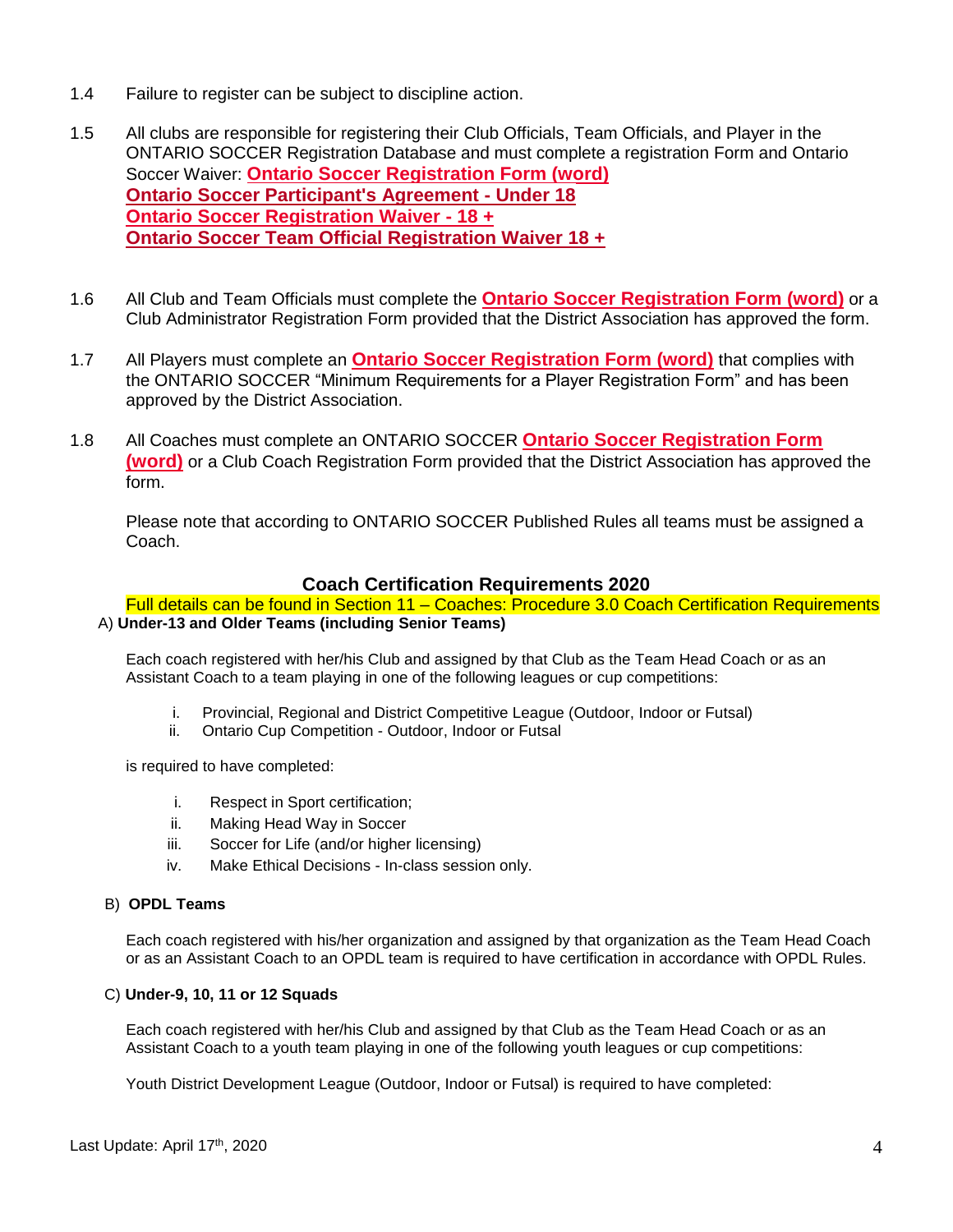- i. Respect in Sport certification; and
- ii. Making Head Way in Soccer
- iii. Learning to Train Course
- iv. Making Ethical Decisions Course

#### D) **Under 7-U9 squads are Fundamentals & Under 6 and younger is Active Start**

Each coach registered with her/his Club and assigned by that Club as the Team Head Coach or as an Assistant Coach to an Under-8 squad playing in an Under-8 District Festival (Outdoor, Indoor or Futsal) is required to have completed:

- i. Respect in Sport certification
- ii. Making Head Way in Soccer Course
- iii. FUNdamental Course
- iv. Making Ethical Decisions Course

#### E) **Under 5 and below Squads**

Each coach registered with her/his Club and assigned by that Club as the team Head Coach or as an Assistant Coach to a Grassroots squad playing in one of the following Grassroots leagues: Grassroots District Development League (Outdoor, Indoor or Futsal) is required to have completed:

- i. Respect in Sport Certification; and
- ii. Making Head Way in Soccer
- iii. Active Start Course; and
- v. Making Ethical Decisions Course

F) The same requirements apply to a Club Head Coach serving as a Team Official for a team in any of the above leagues.

G) A person may only be designated as the Team Head Coach for a maximum of two outdoor teams at any one time.

#### **If a coach is not qualified at the ONTARIO SOCCER Community Coaching level or higher, or a coach has not been assigned to a competitive team the team Roster will not be approved.**

For certification information please consult the Ontario Soccer website. <https://www.ontariosoccer.net/coach-courses-required>

1.9 A Club can use either the ONTARIO SOCCER Registration Forms or can design and use its own Registration Forms. The District Association must approve these forms. In order for a form to be accepted it **must** comply with the ONTARIO SOCCER minimum requirements for a registration form.

Please note that the wording on the Club form must be the same as that on the Ontario Soccer form. This is for insurance and legal purposes.

1.10 After their annual membership application is approved, Clubs will be invoiced, each season for their advance payment(s) based on a percentage of the previous seasons invoice. A final reconciliation will be based on the actual number of players registered in the ONTARIO SOCCER Player Registration Database and the current [Player Registration Fees.](https://eodsa.e2esoccer.com/DisplayPage.aspx?PageID=105)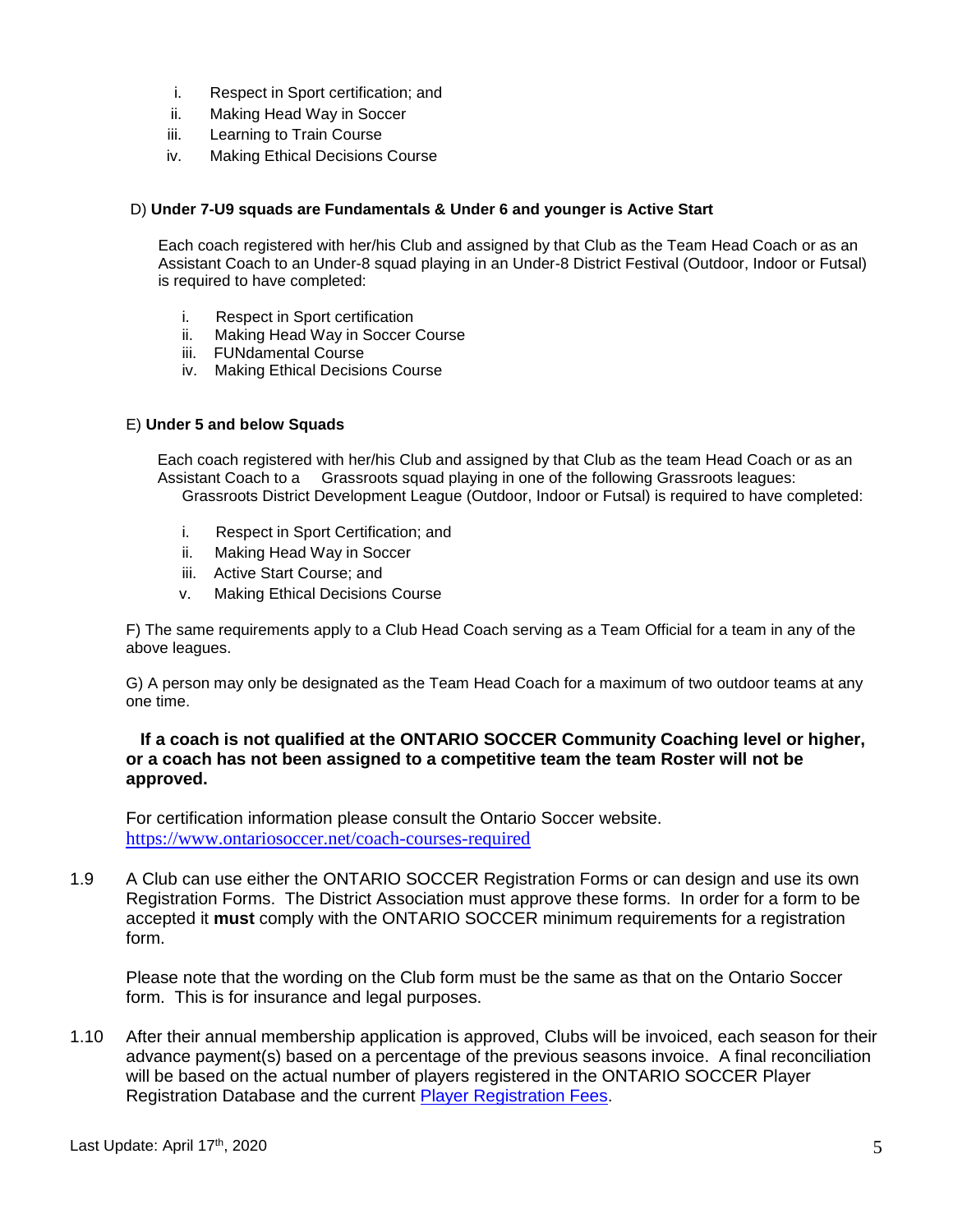- 1.11 Credit will not be extended to any Club, Team or Player at any time. Failure to pay by the above mentioned method or at the time of registration will delay the registration procedure.
- 1.12 Player Registration forms, must be completed fully and submitted to the Club. Failure to complete a Form fully will result in the application being returned, delaying registration. Please also note that is a disciplinable offence to enter false information on the form.

For new Registrants, an ONTARIO SOCCER Registrant number will be assigned automatically by the database.

- 1.13 Teams should be registered in their correct **[Player Age Classification](https://cdn1.sportngin.com/attachments/document/0119/8047/New_-_RD_-_Age_Classification__2019-2021__24_.pdf)**. If the team is playing up to a higher division the team can be assigned to the higher division.
- 1.14 All new applicants for registration, must show the Club Registrar proof of birthday, i.e. a copy of **one** of the following:
	- a) birth certificate or baptismal certificate or;
	- b) driver's license or;
	- c) other photo ID card or;
	- d) passport.
- 1.15 For a team to be considered to be registered for an upcoming season it must have registered its minimum number of players (see table below) prior to the start of that season.

| <b>Age Group</b> | <b>Team Classification</b>        | <b>Team Season</b> | <b>Maximum Limit</b>    | <b>Minimum Limit</b> |
|------------------|-----------------------------------|--------------------|-------------------------|----------------------|
| U9 and U10       | Grassroots Outdoor 7v7            | Outdoor, Indoor    | 12 Players Game Day Max |                      |
| U11 and U12      | Grassroots Outdoor 9v9            | Outdoor, Indoor    | 16 Players Game Day Max |                      |
| $U13 - U18$      | Youth Outdoor Competitive         | Outdoor            | 20 Players              | 11 Players           |
| $ U13 - U18 $    | <b>Youth Outdoor Recreational</b> | Outdoor            | 25 Players              | 11 Players           |
| U13-U18          | Youth Indoor 7v7                  | Indoor             | 18 Players              | 7 Players            |
| $ U13 - U18 $    | Youth Indoor 11v11                | Indoor             | 20 Players              | 11 Players           |
| $ U13 - U18 $    | <b>Youth Futsal</b>               | Indoor             | 18 Players              | 5 Players            |
| $U19+$           | Senior Outdoor Competitive        | Outdoor            | 25 Players              | 11 Players           |
|                  | Senior Outdoor Recreational       |                    |                         |                      |
|                  | (11-a-Side)                       |                    |                         |                      |
| $U19+$           | Senior Outdoor Recreational       | Outdoor            | 25 Players              | 5 Players            |
|                  | (5-a-Side)                        |                    |                         |                      |
| $U19+$           | Senior Indoor 7v7                 | Indoor             | 25 Players              | 7 Players            |
| $U19+$           | Senior Indoor 11v11               | Indoor             | 25 Players              | 11 Players           |
| U <sub>19+</sub> | <b>Senior Futsal</b>              | Indoor             | 25 Players              | 5 Players            |

1.16 The number of players, which a Club can register on its teams, is subject to the following minimum and maximum number of players.

- 1.17 Any team wishing to register additional players beyond the upper limit must first release a player(s) in order to comply with the limit. (See 3.1 De-registration)
- 1.18 A Player must be registered in the ONTARIO SOCCER registration database prior to taking part in any League, Exhibition game, Tournament or Cup competition.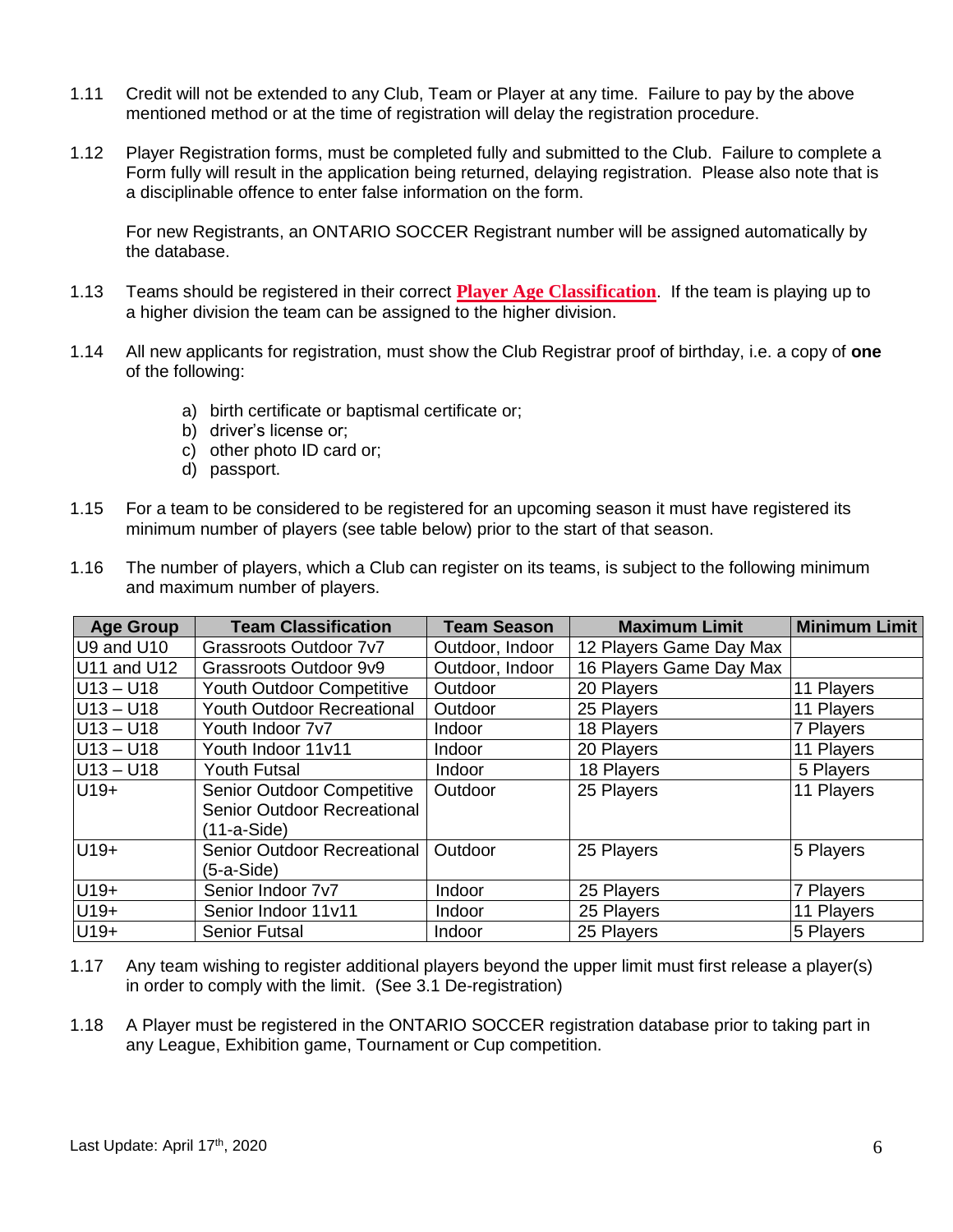# **2. REGISTRATION PROCEDURES**

#### **2.1 REGISTERING A REGISTRANT USING THE ONTARIO SOCCER ASSOCIATION REGISTRATION DATABASE**

- 2.1.1 In order to register its Administrators, Coaches, Players and Teams into the registration system, a Club will use either;
	- a) the ONTARIO SOCCER forms obtained from the EODSA office or website **or**;
	- b) their Club forms after approval by the District; **or** ;
	- c) their on-line registration option.
- 2.1.2 The club Registrar will then enter the registration data directly into the Ontario Soccer Registration database. Sports Engine's OSCAR is the registration system for Outdoor 2020. Each Club must have a Club Registrar with Club access to the registration system.
- 2.1.3 The program assigns a "Registration Date" and an "Effective Date".
- 2.1.4 At this point the player is registered but not eligible to play in those competitions that require Identification (ONTARIO SOCCER Player Registration Books or ID Cards).

#### **2.2 For those Teams requiring Player ID Cards**

- 2.2.1 The Club will follow one of the following 2 processes;
	- a) submit a file with the players' photographs saved under their ONTARIO SOCCER registrant number, accompanied with registration information (Contact EODSA office for details on this process) and/or
	- b) have the player (s) use the Online Website to create their ID Card. The ID Card can be picked up at the office or mailed to the player.
- 2.2.2 If the Club Registrar submits a file to produce ID Cards for their Club, the Club registrar will be contacted once the District Association has produced the ID Cards. The Club Registrar can come by the office for pickup of the ID Cards.

# **3. DE-REGISTRATION/DELETING REGISTRATIONS**

- 3.1 A player's registration is automatically de-registered on  $31<sup>st</sup>$  of December for the outdoor season and on 31<sup>st</sup> of May for the indoor season.
- 3.2 Players who have been registered can be de-registered at any time during the season using the ["Player De-Registration form".](https://cdn4.sportngin.com/attachments/document/0127/5412/TransferDeregistration_Form__May_2019_.pdf) Please note that the Player must sign the de-registration form. The fully completed form must be submitted to the District Association for processing.
- **3.3** There is no fee for this service and no refund in whole or in part, will be given either in cash or by credit (e.g. registering another player in his/her place).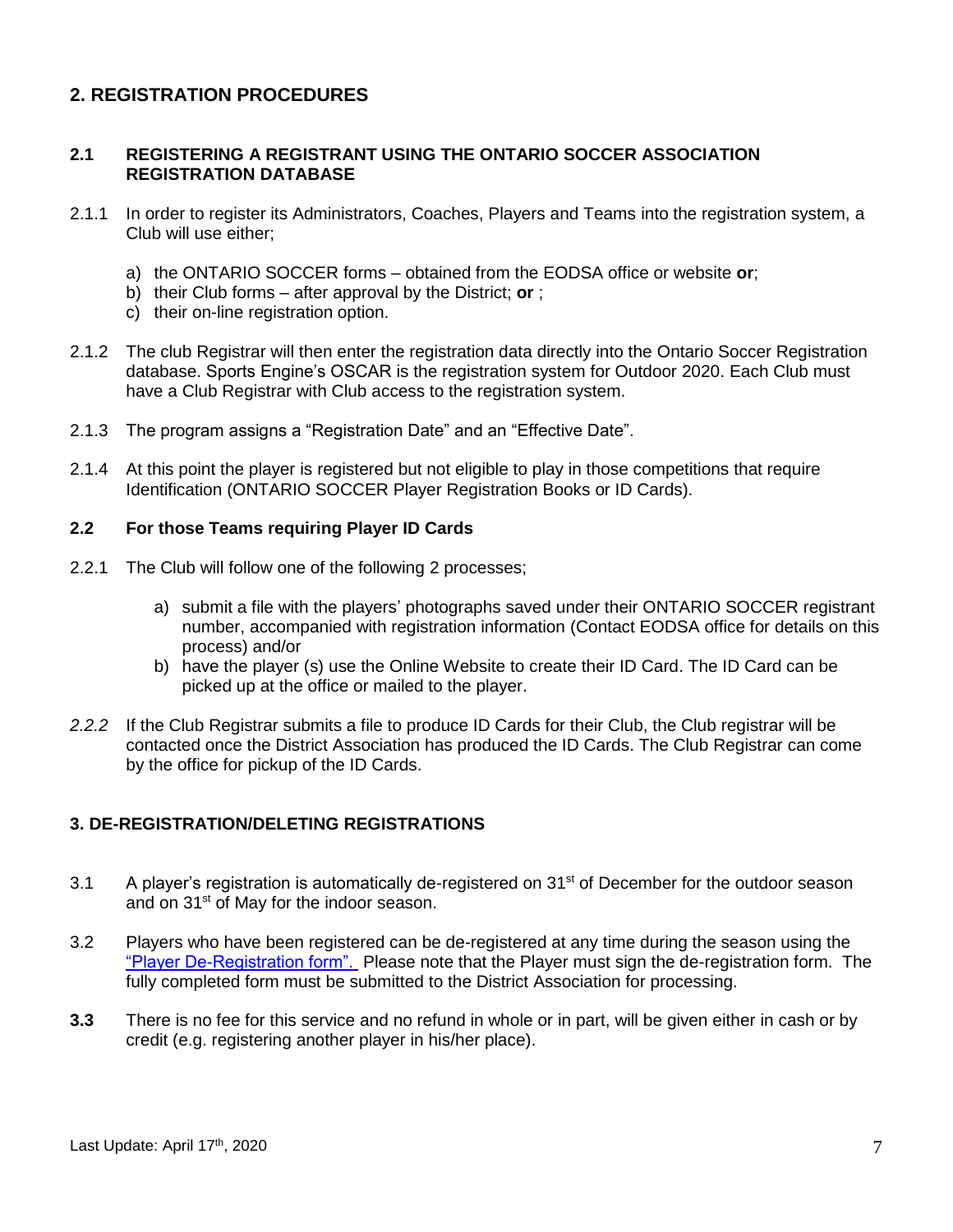- 3.4 A player's registration can only be deleted from the database if the player had not played at all during the season. That means not even part of one game.
- 3.5 In order for the players registration or team assignment to be deleted correctly the club registrar must submit a written request to the District Office.

# **4. PERMITS**

- 4.1 See [E.O.D.S.A. Fee Chart](http://eodsa.ca/DisplayPage.aspx?PageID=98) regarding fees for Permits and Player Transfers.
- 4.2 Ontario Soccer Procedure 21.0 Playing for a team to which a player is not registered; outlines all the details about playing with another team but below is a quick summary.

# 4.3 **PLAYING UP PERMIT WITHIN THE SAME CLUB**

4.3.1 ONTARIO SOCCER Published Rules state that a player may play up to a higher level Club Team than and within the same Club as, the Club Team which he/she has been assigned and registered to. The player does not require a Temporary Elegibility Permit. Officials should check the League and Tournament regulations for a player playing up to a higher-level team within their own club. If there are no specific regulations then the ONTARIO SOCCER regulations take effect.

# 4.4 **PLAYING UP FROM CLUB TO CLUB**

- 4.4.1 Any **Registered Player** is eligible to obtain a [Temporary Eligibility Permit,](https://cdn1.sportngin.com/attachments/document/0120/9255/ONTARIOSOCCER_-_Temporary_Eligbility_Permit__TEP_.pdf) (T.E.P.) which shall entitle the Player to play for a Club Team of a Club other than the one which he/she is registered subject to ONTARIO SOCCER Competitions Procedure 22.0.
- 4.4.2 A Club representative (usually the Club Registrar) and then the District will authorize the T.E.P. **The form is invalid without the EODSA Registrar's signature.**
- 4.4.3 The appropriate fee must be submitted.
- 4.4.4 This enables a player to play one league game or one tournament per form.
- 4.4.5 A player may apply for a total of **three T.E.P.'s** during each season.
- 4.4.6 The T.E.P. is not valid for Cup Games.
- 4.4.7 In all cases that a player is using a Temporary Eligibility Permit the player must possess a valid Player ID Card. Failure to present a valid Player ID Card shall render the player ineligible to play in that game.

#### 4.5 **Unregistered player using a Short Term Registration Permit**

- 4.5.1 A ["Short Term Registration Permit"](https://cdn4.sportngin.com/attachments/document/0119/9417/STRP_Form__May_2019_.pdf) is to be used by players who are **not** registered with ONTARIO SOCCER, any other Provincial Association affiliated to Canada Soccer (C.S.A.) or another country. A Short Term Registration Permit is a temporary registration with the ONTARIO SOCCER.
- 4.5.2 The player and Club must sign the permit before the District Registrar can authorize it. **The permit is invalid without the EODSA Registrar's signature**.

Last Update: April 17th, 2020 , 2020  $\sim$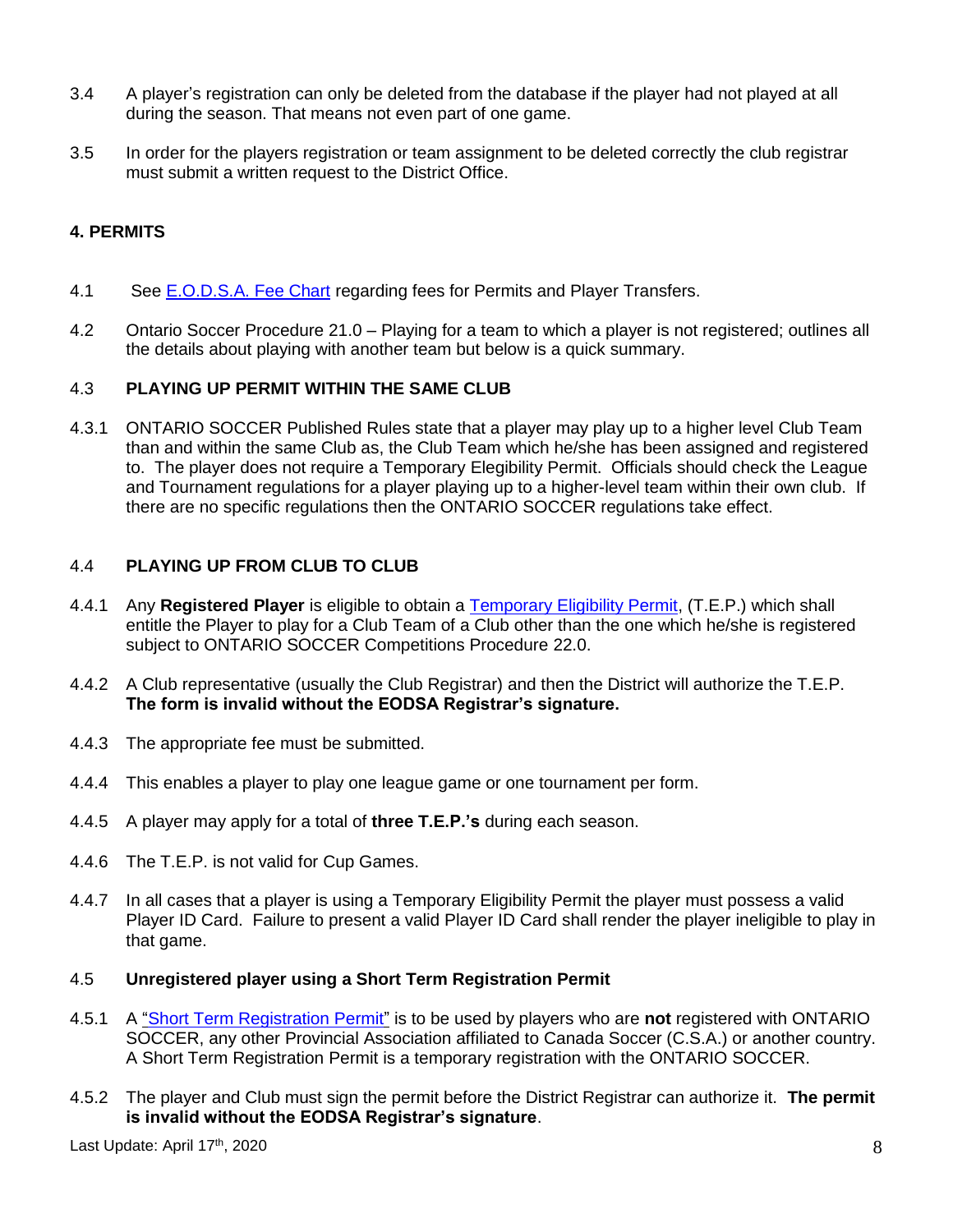- 4.5.3 The appropriate permit fee plus the ID Card fee must be submitted.
- 4.5.4 This enables an unregistered Player to play **three games** for the Registered Team within a thirty (30) day period or all games in any one tournament.
- 4.5.5 A Player may obtain two Short Term Registration Permits during one season for non-tournament use. There is no limit to the number of times a player may be listed on the "SHORT TERM REGISTRATION PERMIT" during one playing season for tournament use.
- 4.5.6 A Player **cannot** use a Short Term Registration Permit more than once to play for the same club and they cannot overlap.
- 4.5.7 In all cases that a player is using a Short Term Registration Permit the player must obtain and have valid Player ID Card. Failure to present a valid Player ID Card shall render the player ineligible to play in that game.
- 4.5.8 The "SHORT TERM REGISTRATION PERMIT" shall be obtained from the District Association in which the tournament is being played.

#### **5. PLAYER TRANSFERS – There is no ONTARIO SOCCER transfer deadline. However, each League or Cup may have a Team Roster Freeze deadline. Check with the appropriate League or Cup.**

# 5.1 **TRANSFER WITHIN THE SAME CLUB**

- 5.1.1 Complete an ONTARIO SOCCER [Player Transfer Form](https://cdn4.sportngin.com/attachments/document/0127/5414/TransferDeregistration_Form__May_2019_.docx) (P.T.F.)
- 5.1.2 This is authorized by;
	- a) the Club Registrar; **and**
	- b) the District Office. **The form is invalid without the EODSA Registrar's signature.**
- 5.1.3 The appropriate fee for the P.T.F will be invoiced to the Club.
- 5.1.4 This enables a player to transfer to a different team within the same club.

#### 5.2 **TRANSFERING FROM ONE CLUB TO ANOTHER**

- 5.2.1 Complete an ONTARIO SOCCER [Player Transfer Form](https://cdn4.sportngin.com/attachments/document/0127/5414/TransferDeregistration_Form__May_2019_.docx) (P.T.F)
- 5.2.2 This is authorized by;
	- a) the releasing team's Club Registrar; **and**,
	- b) the receiving team's Club Registrar; **and**,
	- c) the District Registrar. **The form is invalid without the EODSA Registrar's signature**.
- 5.2.3 The appropriate fee for the P.T.F will be invoiced to the requesting Club.
- 5.2.4 This enables a Player to transfer to a team in a club other than that in which he/she was originally registered.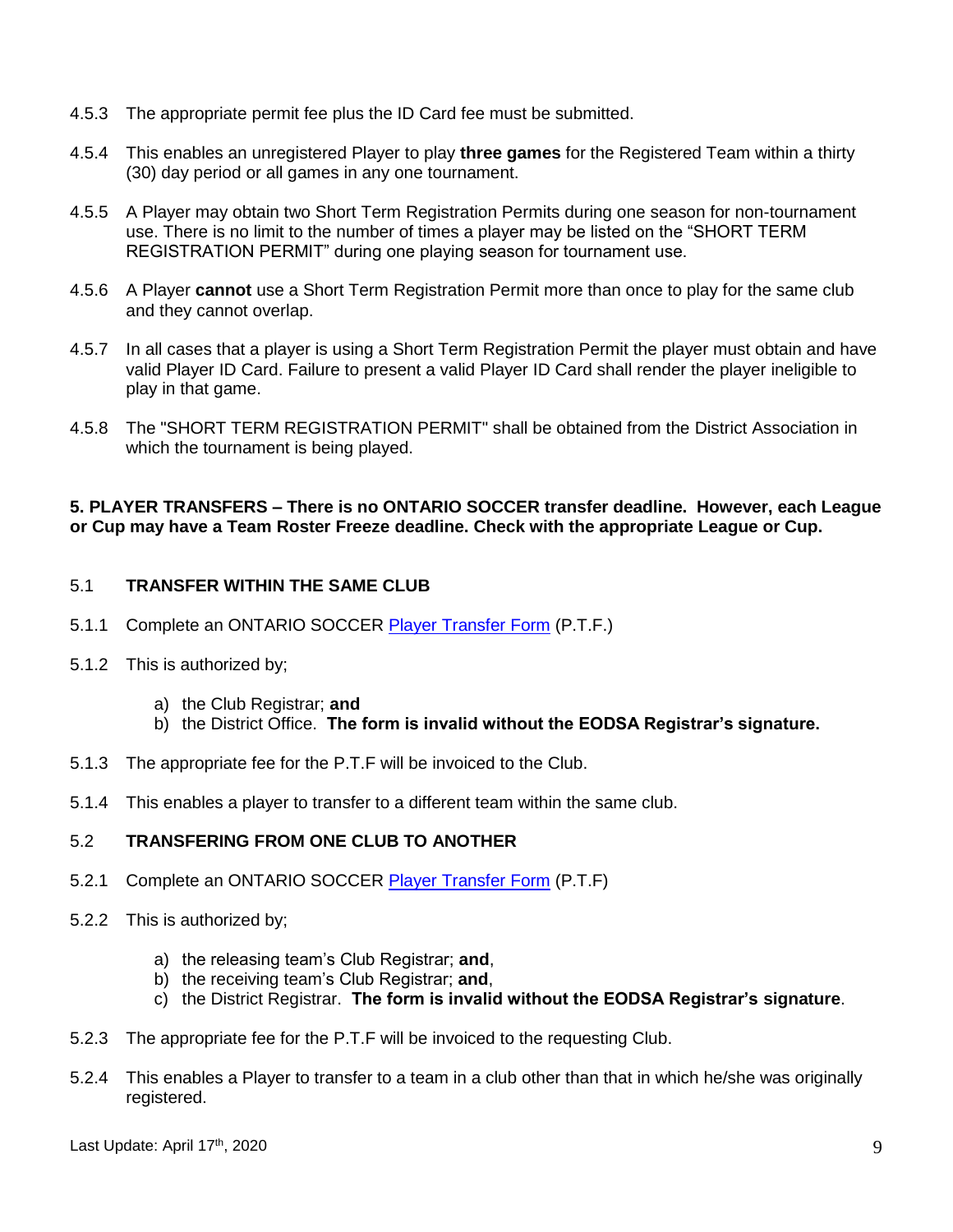- 5.2.5 A Player is entitled to;
	- a) Two transfers during the current season within the jurisdiction of a District Association. However, a player once transferred cannot be transferred back to the team for which he/she was originally registered until a period of thirty days as elapsed.
	- b) One transfer within the jurisdiction of .ONTARIO SOCCER

# 5.3 **INTER-PROVINCIAL TRANSFERS (IPT)**

- 5.3.1 Players who most recently registered outside Ontario who wish to transfer to a Club within the jurisdiction of the EODSA for either indoor or the outdoor season must apply for an Inter-Provincial transfer. Complete the [Inter-Provincial Transfer](http://www.ontariosoccer.net/images/publications/2016/Governance/Forms_and_Documents/InterProvincial_Transfer_Form_Jan.2016.pdf) form and submitting it to EODSA.
- 5.3.2 Any player who was last registered in Quebec **must also** obtain a written release from the Federation de Soccer du Quebec (F.S. Q.). [Player Release from Quebec](http://eodsa.ca/Downloads/2/Forms/DEMANDE-DE-TRANSFERT-INTER-2010_r%C3%A9vis%C3%A9.doc) must be approved by the previous Club in Quebec, Quebec Region and F.S.Q.
- 5.3.3 The appropriate fee will be billed to the Club.
- 5.3.4 Players must not be registered in the ONTARIO SOCCER database until they have received official notification that the release has been approved.

# 5.4 **INTERNATIONAL TRANSFERS (ITC)**

- 5.4.1 Any player who is 10 years of age or older and who was last registered in another country will be required to complete an [International Transfer](http://ctms.ontariosoccer.net/) prior to being eligible to play in Canada. <http://www.ontariosoccer.net/clubs-districts/registration/international-transfers> Contact the EODSA office for more information on this process.
- 5.4.2 International Transfers are only permitted for players from 10 years of age to 17 years of age if the player's family is relocating to the new country or if they live within 50kms of the Canadian border and the Club is within 50kms of the US border.
- 5.4.3 The appropriate fee will be billed to the Club.
- 5.4.4 If a player **who was previously registered in another country** registers in Canada without an International Transfer, that player still requires an International Transfer no matter how many years he/she has lived in/registered in/played in Canada.
- 5.4.5 Players from the United States wanting to transfer **must** fill out an [U.S. Soccer Federation](http://eodsa.ca/Downloads/2/Forms/USSF%20International%20Clearance%20Request%20Form%20ITC%203-0304.pdf)  [Application for International Clearance](http://eodsa.ca/Downloads/2/Forms/USSF%20International%20Clearance%20Request%20Form%20ITC%203-0304.pdf) and submit an additional fee payable to the U.S. Soccer Federation.
- **5.5 Full Transfer Details can be Found in Section 5 – Registration - Procedure 12.0 Player Transfers**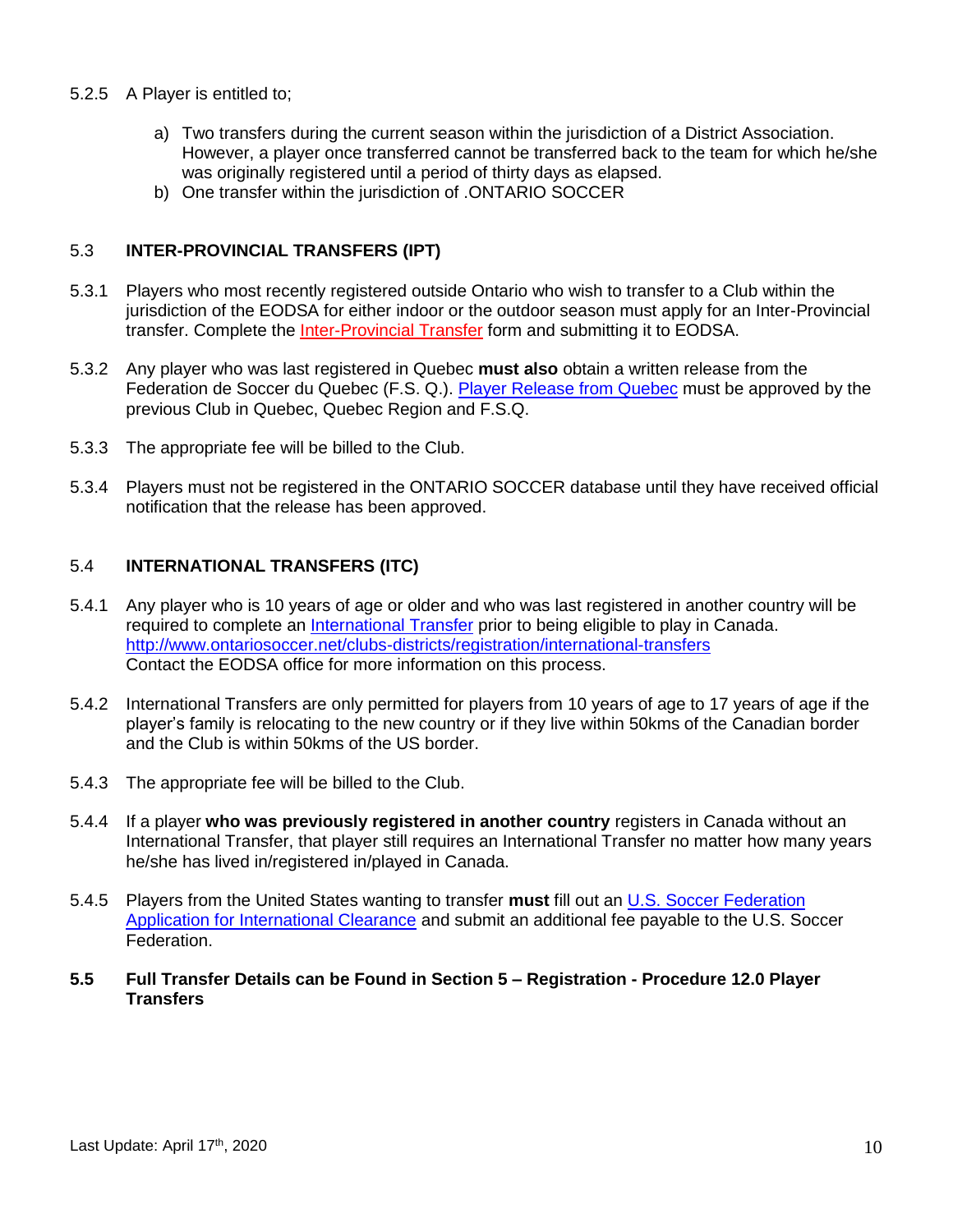# **6. APPLICATIONS TO TRAVEL (ATF) (Travel Permits)**

- 6.1 For approval to travel to;
	- a) an exhibition game outside the jurisdiction of the EODSA
	- b) a tournament outside the jurisdiction of the EODSA
	- c) a tournament outside Canada and the U.S.A.

Visit the ONTARIO SOCCER Competition and Travel website at<http://ctms.ontariosoccer.net/>

- 6.2 The forms will be completed through the online system. Please follow the below procedure;
	- a) The Team Official creates an account on the website.
	- b) The Team Official completes the applicable On-Line Form and clicks submit;
	- c) The Team Official sends an e-mail to the Club notifying the Club that they have posted an ATF online and that it is waiting for Club approval; The Applicant includes proof the exhibition game or tournament is sanctioned;
	- d) The Club approves online and sends an e-mail to the District indicating that they approve the ATF.
	- e) If the ATF is for an out of Province tournament or exhibition game, the Club submits proof that the tournament or exhibition game has been approved by the governing body.
	- f) The District will approve the application and the team official can access it in the system.
	- g) Please contact the EODSA office for further information regarding travel outside North America.
- 6.3 Please note that the applications should be submitted with the following time lines in mind;
	- a) Seven (7) days prior to the team traveling to another District within the Province;
	- b) Fifteen (15) days before the team travels to another Province or the U.S.A.;
	- c) Sixty (60) days before the team travels to another Country.
- 6.4 Verification that the Parent Organization of the Club hosting the tournament has sanctioned the tournament **must** accompany all applications for events outside Ontario.
- 6.5 A team **must** be registered before an Application to Travel Form will be approved.
- 6.6 A team that is classified as a recreation team can only enter tournaments where recreational team are accepted. They can, however register as a competitive team for tournament purposes only. The team must also pay the additional registration fee.
- 6.7 An Application to Travel Form (A.T.F.) is not required for travel to any games in the Ontario Cup Competition or League games.
- 6.8 For fees relating to Applications to Travel (A.T.F.) see the [EODSA Fee Chart](http://eodsa.ca/DisplayPage.aspx?PageID=100)
- 6.9 ONTARIO SOCCER additional travel insurance is available to travel outside of Canada. Please [visit the ONTARIO SOCCER](https://www.hubinternational.com/en-ca/programs-associations/ontario-soccer/) Insurance provider website for information.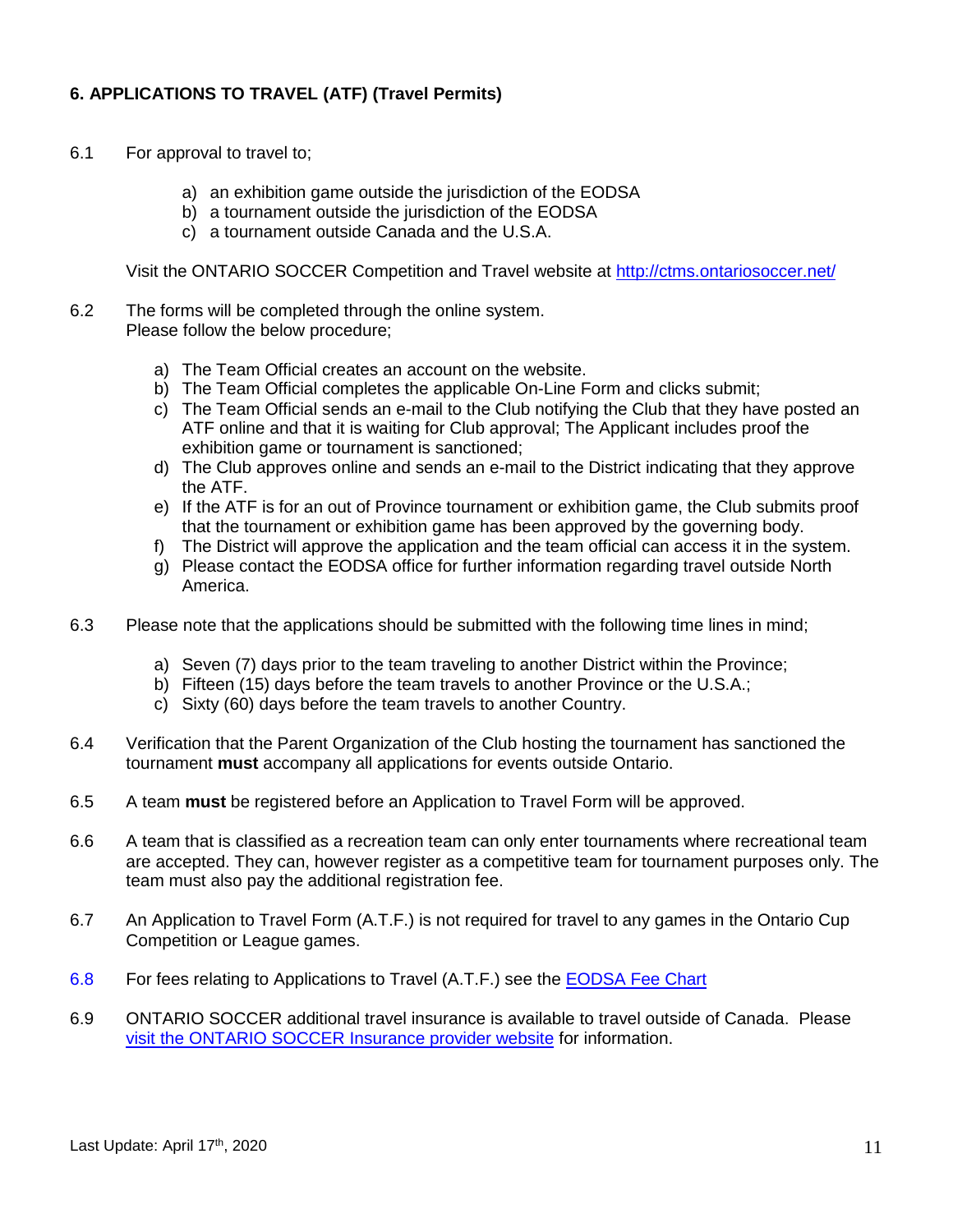## **7. EXHIBITION GAMES, TOURNAMENTS AND FESTIVALS**

Review the EODSA website for information regarding exhibition games: <http://eodsa.ca/DisplayPage.aspx?PageID=122>

Review the EODSA website for information regarding hosting Tournaments and Festivals: <http://eodsa.ca/DisplayPage.aspx?PageID=125>

# **8. REINSTATEMENT AS AN AMATEUR PLAYER**

8.1 Any player who was previously registered as a professional player must complete a Reinstatement [as an Amateur Form](https://cdn4.sportngin.com/attachments/document/0119/8050/ONTARIOSOCCER__Reinstatement_Application_Form.docx) and pay the appropriate fee in order to be able to register as an amateur player.

# **9. DEADLINES**

| 9.1 | March 15 | <b>ONTARIO SOCCER Published Rules - Regional League must</b><br>register its divisions. ERSL Regional Divisions only.                                                                                                   |
|-----|----------|-------------------------------------------------------------------------------------------------------------------------------------------------------------------------------------------------------------------------|
| 9.2 | April 15 | ONTARIO SOCCER Published Rules - A minimum of 11 players<br>must be registered on each team playing in the Provincial and<br>Regional Youth Leagues. OYSL, & ERSL divisions only.                                       |
| 9.3 | May 1    | <b>ONTARIO SOCCER Published Rule – District Association must</b><br>register its District Leagues and District League Divisions.                                                                                        |
| 9.4 | May 1    | <b>ONTARIO SOCCER Published Rules - District Association must</b><br>register its Multi-Jurisdictional Club Leagues (MJCL) and the<br>Divisions of the MJCL                                                             |
| 9.5 | May 31   | EODSA Policy – Clubs must register their Club League Players.                                                                                                                                                           |
| 9.6 | July 31  | Leagues can set a deadline for a team roster freeze, after which no<br>additional players can be assigned to a team in that league to play<br>games in that League.<br>ERSL, OCSL, NCISL all have a team roster freeze. |
| 9.7 | Sept     | Clubs cannot request changes to their registration numbers after the<br>EODSA calculates the final numbers. Clubs will be notified of the<br>deadline in advance.                                                       |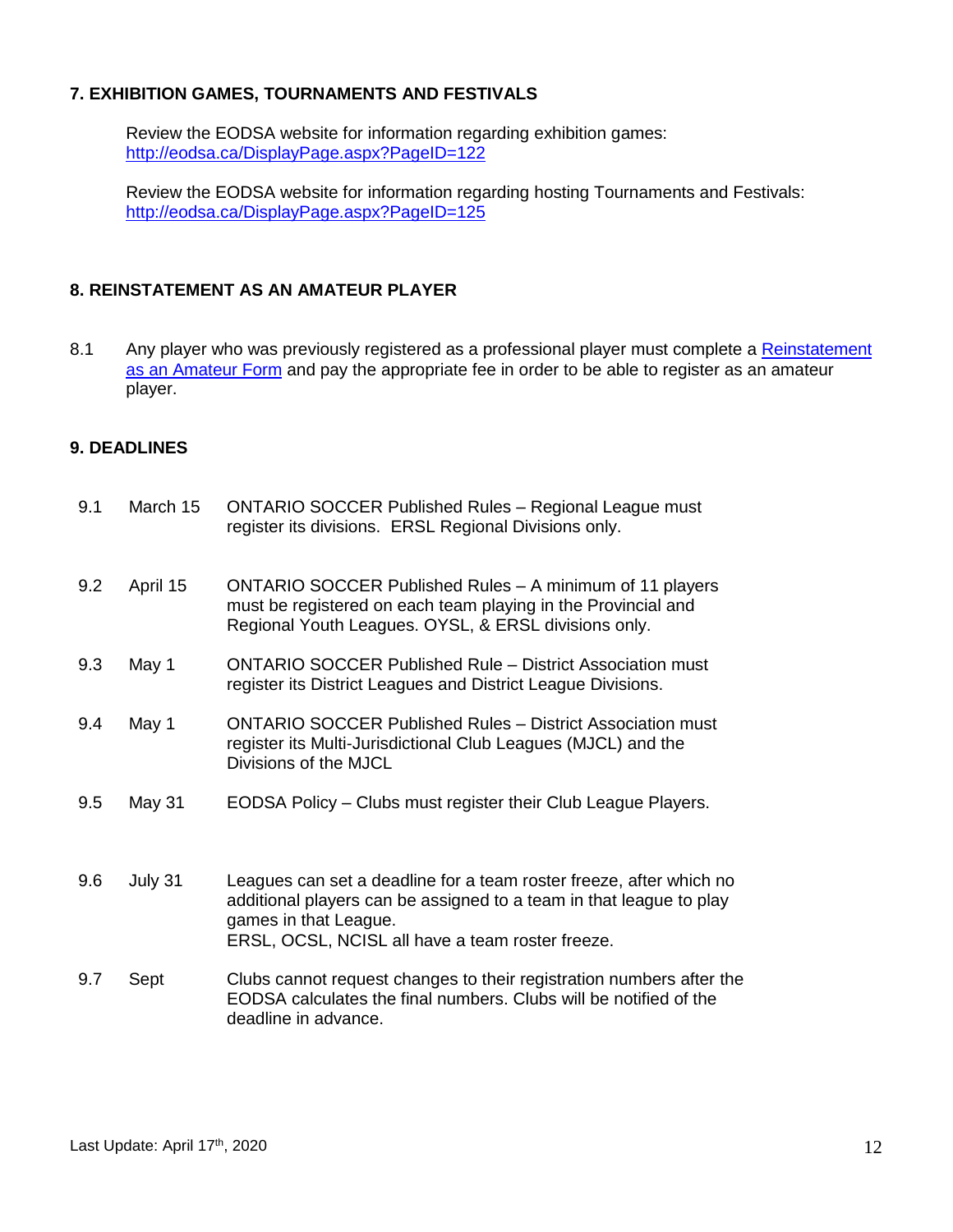# **10. GUIDELINES FOR THE KEEPING OF RECORDS**

#### **Document Retention Guidelines**

Legal and government correspondence 10 years

Cheques, voucher, receipts, accounting records 10 years

Financial statements 10 years

Ledgers and journals 10 years

Log and appointment books 10 years

Spreadsheets and working papers 10 years

Tax reports and records 10 years

Cancelled cheques 10 years

Deposit slips 10 years

Bank Statements 10 years

Sales invoices and receipts 10 years

Purchase orders 10 years

Credit card statements and receipts 10 years

Meeting minutes Life of organization (+2 yrs)

Donation records Life of organization (+2 yrs)

All other documents and correspondence to support business activity, including game related reports such as game sheets and incident reports 10 years from date of event

#### **11. INSURANCE**

11.1 ONTARIO SOCCER provides liability and accident insurance to its members. This is arranged by the ONTARIO SOCCER for its Registered Members and the cost is included in the registration fee paid by each member.

<https://www.ontariosoccer.net/clubs-districts-insurance>

- 11.1.1 Who is 'insured' under the General Liability Policy?
	- a) Associations and members registered in good standing with ONTARIO SOCCER, but only while participating in activities sanctioned by ONTARIO **SOCCER**
	- b) Referees, coaches, managers, officials, administrators and volunteer workers.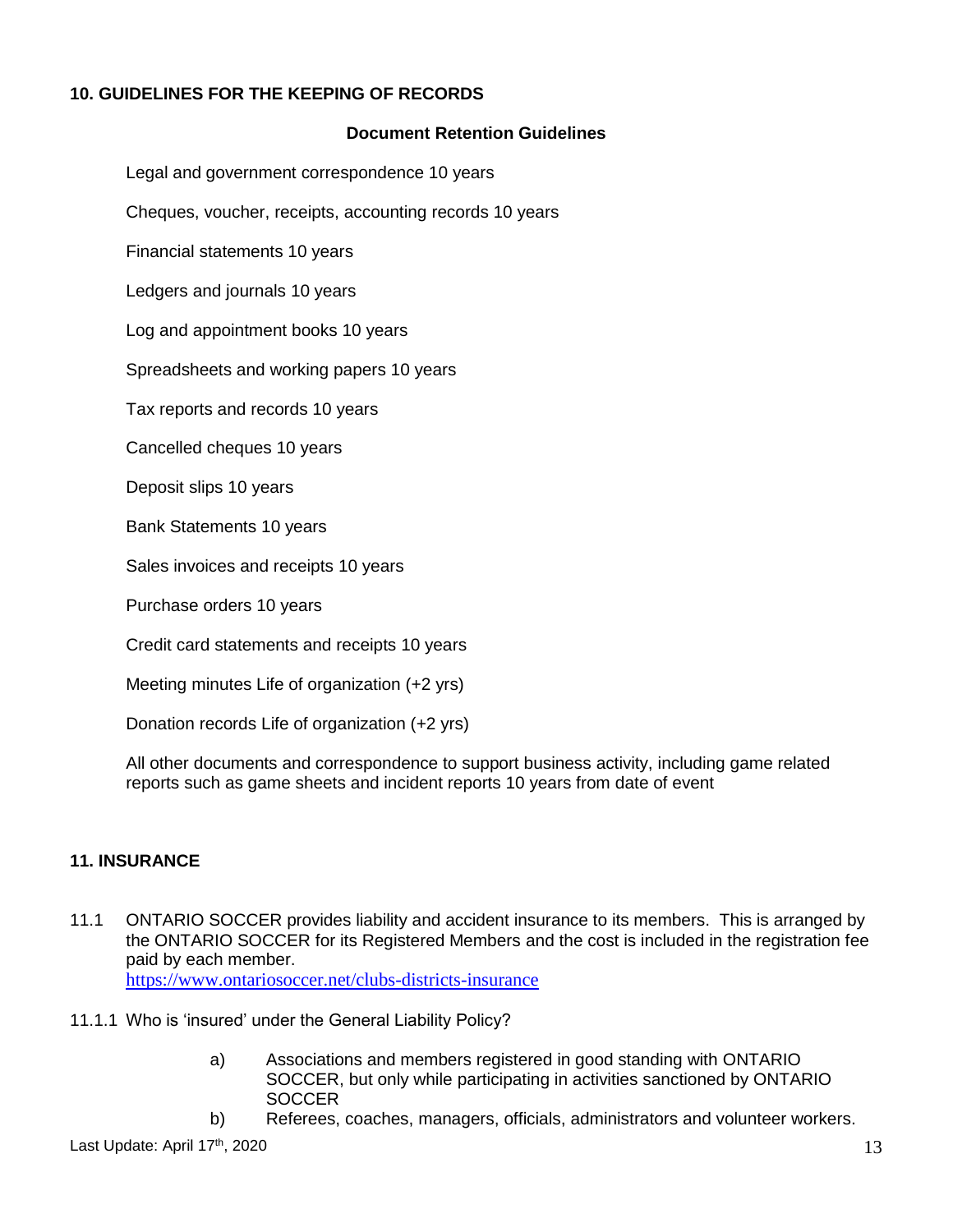- 11.1.2 Members are covered while participating in the following:
	- c) ONTARIO SOCCER sanctioned leagues, tournaments, camps, clinics and fundraising events.
	- d) Referees while training and development.
- 11.1.3 Who is 'insured' under the Accident Policy?
	- a) Registered players, managers, coaches, executives, officials, volunteers in practice or competition in the sport under the supervision and direction of ONTARIO SOCCER
	- b) The above participants are covered during sanctioned activities of ONTARIO SOCCER, such as games, practices, exhibition games, tournaments and other sanctioned activities.

# 11.2 **OBTAINING A CERTIFICATE OF INSURANCE**

- 11.2.1 For a Club to obtain a Certificate of Insurance please follow the directions below:
	- a) Complete a Certificate of Insurance Request (submit to EODSA).
	- b) Once complete forward to the District Association.
	- c) The District Association will verify that the club is in good standing and forward the request onto the insurance company.
	- d) The insurance company will email the Club and District Association a copy of the Certificate of Insurance within 24 hours of receiving the request.

#### 11.3 **HOW TO FILE AN ACCIDENT CLAIM**

- 11.3.1 In the event that a participant is injured please follow the procedure outlined below. This is to be completed by the injured party and submitted by them not the Club. The Club has one page of the claim to fill out in order to verify that the injured participant was registered in the ONTARIO SOCCER database at the time of the accident.
	- a) Complete **ALL** items on the [claim form.](https://cdn3.sportngin.com/attachments/document/0132/9087/Ontario_Soccer_-_Accident_Claim_Forms__5pages_-_Sept.1.2017_.pdf)
	- b) Attach the following documents with the claim form.
		- Copies of fully itemized medical bills/receipts. Itemized bills must show patients name, date of service, type of service rendered.
		- Physician/Dentist's Statement indication the diagnosis or nature of the condition being treated and the providers name and address.
		- Copies of the explanation of the benefits received for any and all other insurance carrier(s) to which this claim has been made or denied by the first payer(s).
	- c) Send the Completed and **Signed** claimed form and all the required documents to the insurance company.
	- d) Please remember to retain a copy for your records.
- 11.4 For any further insurance information please visit the website: [https://www.hubinternational.com/en](https://www.hubinternational.com/en-ca/programs-associations/ontario-soccer/)[ca/programs-associations/ontario-soccer/](https://www.hubinternational.com/en-ca/programs-associations/ontario-soccer/)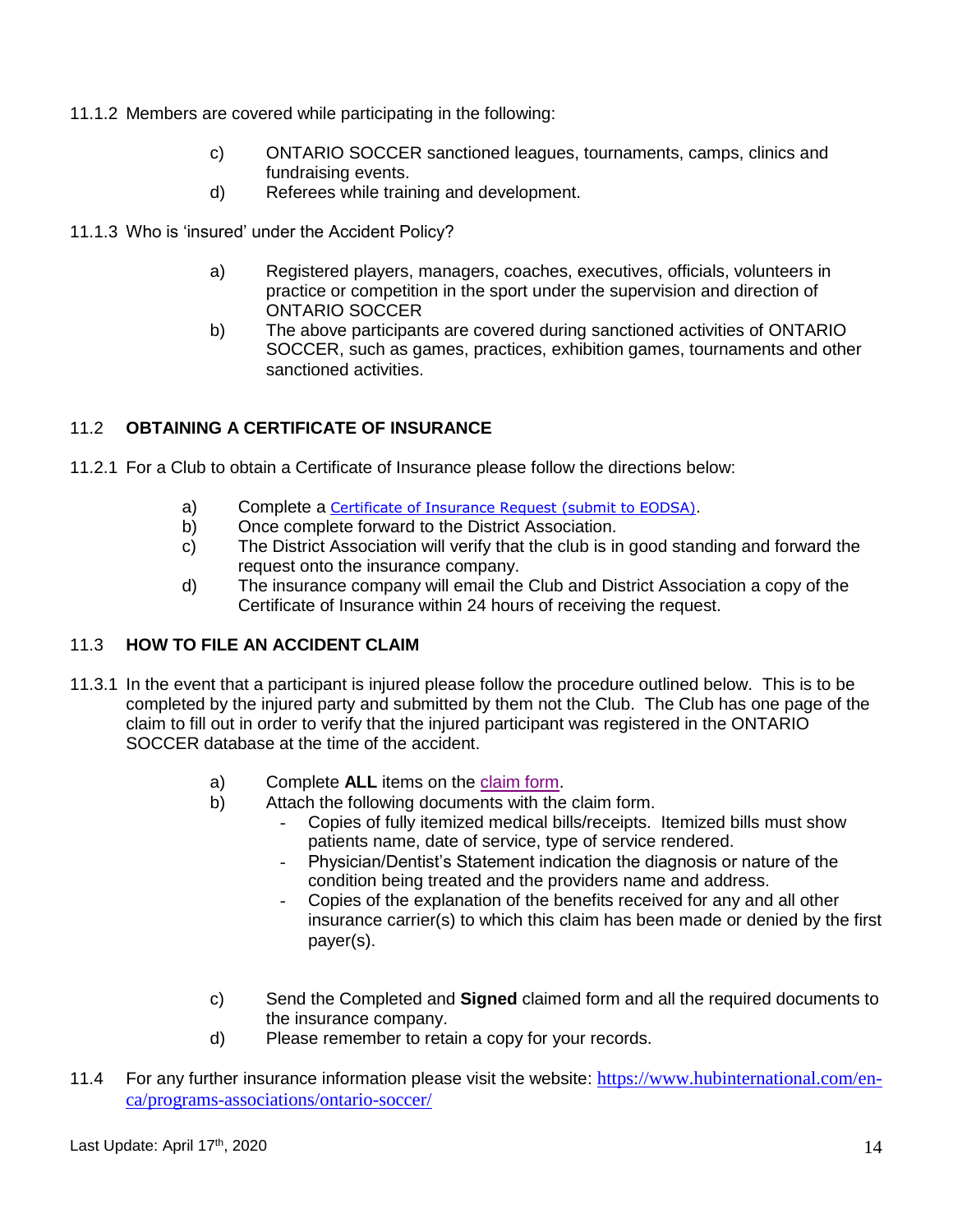# **12. MISCELLANEOUS**

- 12.1 **Clubs** must register all of their **competitive teams** and assign those teams to the appropriate League and division in that league before they can assign players to those teams.
- 12.2 **Clubs** must register all **Board Members**, **Administrators, Coaches, Team Officials and Players** before they participate in that specific soccer activity.
- 12.3 **Clubs** must register all their recreational players and assign them to teams in a **MJCL** before they play.
- 12.4 **Clubs** must register all their recreational players in a **Club League**.
- 12.5 **Clubs** will be invoiced at the end of each season based on the number of players they registered in the ONTARIO SOCCER Registration database. It is the responsibility of the Club to ensure that the records are accurate. The Club will inform the District if they notice any errors or duplications so that they may be corrected prior to the final invoice being completed.

# 12.6 **Sources for Published Rules and Forms**

- a) EODSA website: [http://www.eodsa.ca](http://www.eodsa.ca/)
- b) ONTARIO SOCCER Published Rules are available on the ONTARIO SOCCER website: <https://www.ontariosoccer.net/governing-documents>

#### **12.7 Grassroots Information (U12 and younger)**

<https://www.ontariosoccer.net/player-grassroots>

### **13. INDEX OF FORMS & MANUALS AVAILABLE – IN ALPHABETICAL ORDER**

- A Administrators Registration Form
- B Age Category Chart
- C Application For International Clearance Form, USA
- D Application to Travel Form to a Tournament outside Canada and US
- E Club Numbers
- F Coach Registration Form
- G De-Registration Form
- H E.O.D.S.A. Fee Schedule
- I ID Card Photo Specifications
- J International Transfer

Last Update: April 17th, 2020 , 2020  $15$